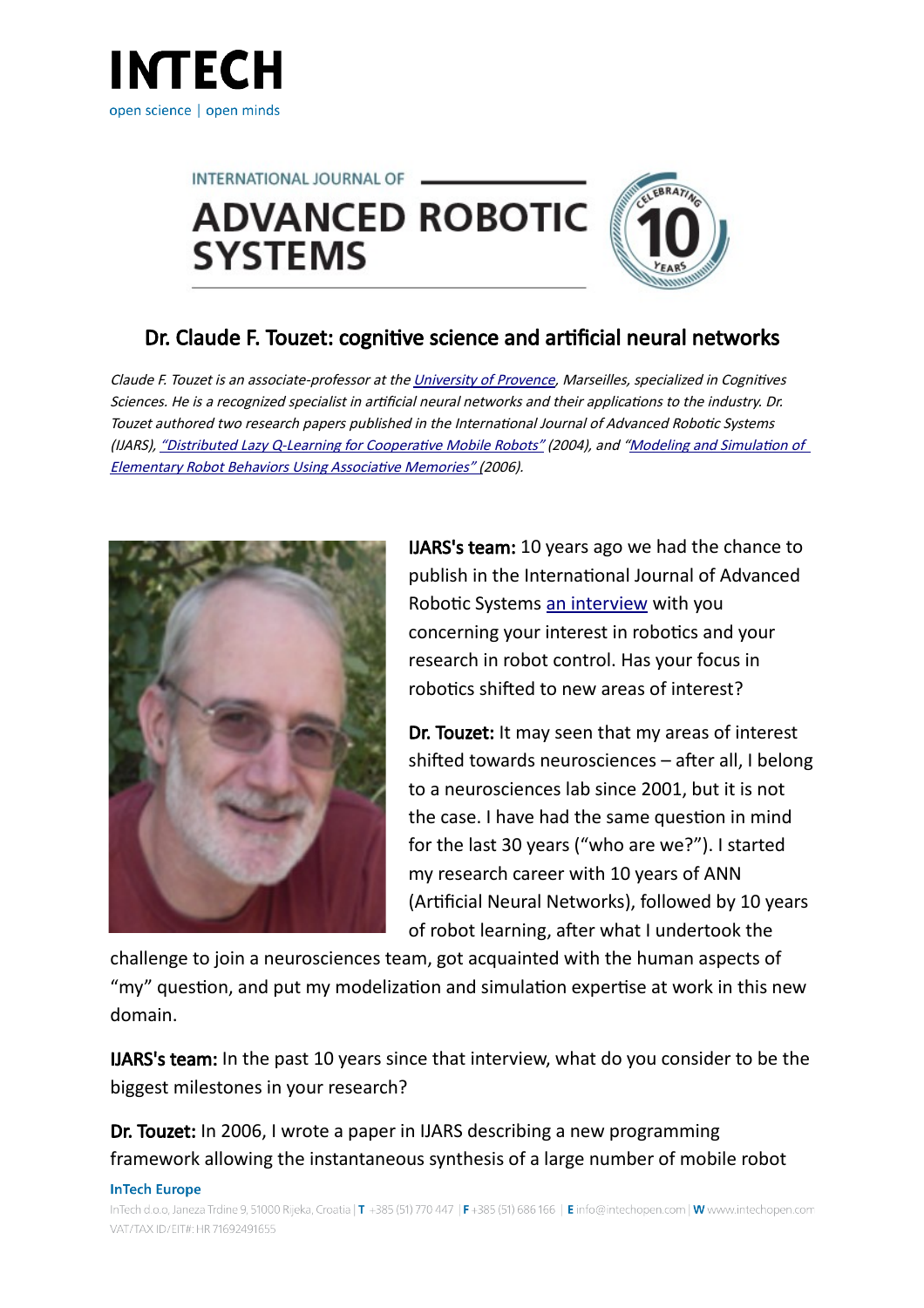

behaviors. I used to think of myself as a learning specialist, but this "milestone" put an end to my "robot learning" career: no trick nor complex learning algorithm was required by this "associative memory programming" – which nevertheless achieves a much better performance. It was like to saw off the branch that you're sitting on.

In return, this upsetting discovery helped me reconsider the idea that cognition was some kind of a side-effect (not searched for by mother Nature), that there was a possibility that a unique organizing/functioning principle would explain all of the human mind. Even today, that idea is considered to be wrong, if only because it was an unsuccessful quest over several decencies. It is not that easy to question dominant ideas – I was lucky to have been personally shaken by a discovery that required complete reassessment of myself.

IJARS's team: You have a multidisciplinary approach applied to your research, using principles of neurobiology in robotics. Thinking of the latest developments in robotics, have we reached the stage when without a multidisciplinary approach it's not possible to advance from an applied research point of view?

Dr. Touzet: Yes, completely true. To advance, we need imagination, but it is quite difficult to be imaginative when you share the exact same background as everybody else who is working in the field – it is much easier to borrow, and adapt from other domains. Some domains are logical choices, such as neurosciences, cognitive science, psychology – domains that have also a much longer history than robotics, and many times more researchers. However, I am convinced that any domain could be of help.

IJARS's team: Your research in the field of robotics and automation impacts your research in the field of neurobiology and vice versa. How much has your research in robotics helped you in your work towards the prevention of cognitive aging and within the cognitive rehabilitation area?

Dr. Touzet: In 2005, I started a collaboration with Dr. B. Alescio-Lautier, a specialist of human memory and its dysfunctions. Together we developed and patented a method to prevent cognitive aging that received several national awards. A university spin-off company was even founded to distribute this program, with a version targeting the public and another one for the professionals. The user has access to a set of multimedia exercises targeting the various memories and attentional processes. The level of difficulty is adjusted to the cognitive performance of the subject through the use of automatic learning procedures. This is of tremendous importance since the user performance will improve over time, and the level, order, duration of the exercises **InTech Europe**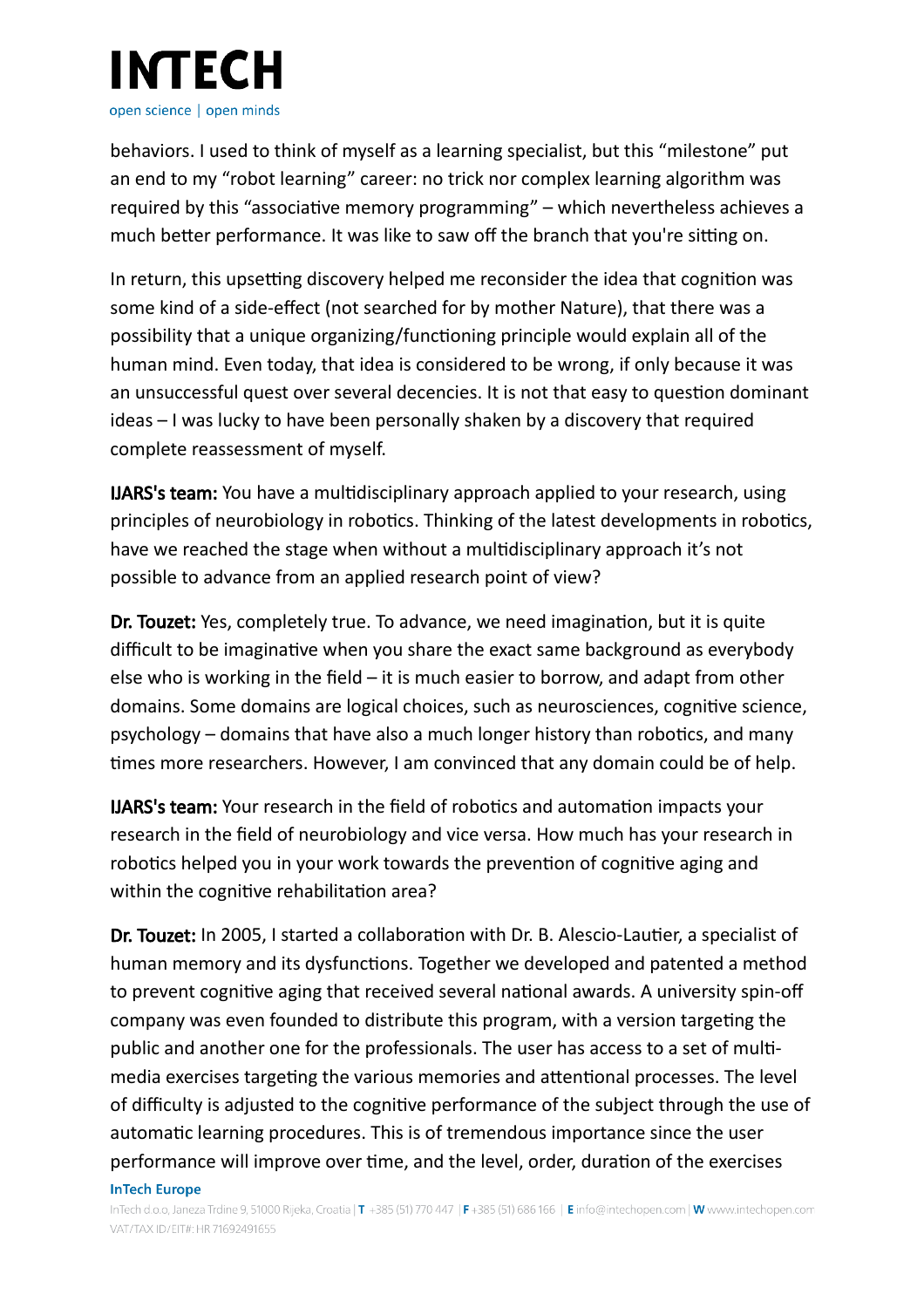

must match. Our cognitive training efficiency was demonstrated by several scientific studies targeting various populations (elderly, Alzheimer disease, Mild Cognitive Impairment, cranial trauma, etc.). It would not have been that successful without the "robot learning" part.

IJARS's team: Also, how has your recent research in neuroscience influenced your latest research output in the area of robot learning?

Dr. Touzet: Developing and evaluating softwares dedicated to improve human cognitive abilities has given me a practical knowledge about these not so well-defined concepts (episodic memory, semantic memory, working memory, focused attention, divided attention, planning, inhibition, etc.). Therefore, I was able to reinterpret some of the robot learning properties as representative of human cognition. It was a big improvement because it allowed me to consider – with reasons to do so – human cognition level as a realistic goal for a robot.

IJARS's team: Most of your work within robotics aims at the final goal of contributing to AI advancement. How close are we to developing a conscious robot and what does exactly mean "conscious" when applied to a robotic system?

Dr. Touzet: I believe that today's computing power allows the implementation of a robot with the cognitive capacity of a human. What was missing was the blueprints of such robotic brain – it is the *raison d'être* of my Theory of neural Cognition. Among other thing, this theory states that consciousness is the result of the implication of the language cortical maps. If their activations are strong and precise enough to put words on the events, then we like like as if we are conscious. To make a long argument short, consciousness is an automatic verbalization. No doubt that a robot can be given the same ability  $-$  if its learning is very similar to that of a human child. This is the reason why I coined the term "robot-sitting" (derived from "baby-sitting").

**IJARS's team:** In your recent [book](http://www.amazon.fr/Conscience-Intelligence-Libre-arbitre-neuronale-Cognition/dp/2919411004) published in 2010 on the topic of the Theory of neural Cognition (TnC), you state that we are the result of our interactions with the environment around us and that, among other conclusions, the brain does not process information but it represents it; this gives a whole new meaning to the role of our neural networks and the perception we have of the world. How does this new theory affect your robotics research?

Dr. Touzet: One of the major outbreaks of the TnC is that a "conscious" robot is within our reach. We can even calculate the computing power requirements, the shape and

## **InTech Europe**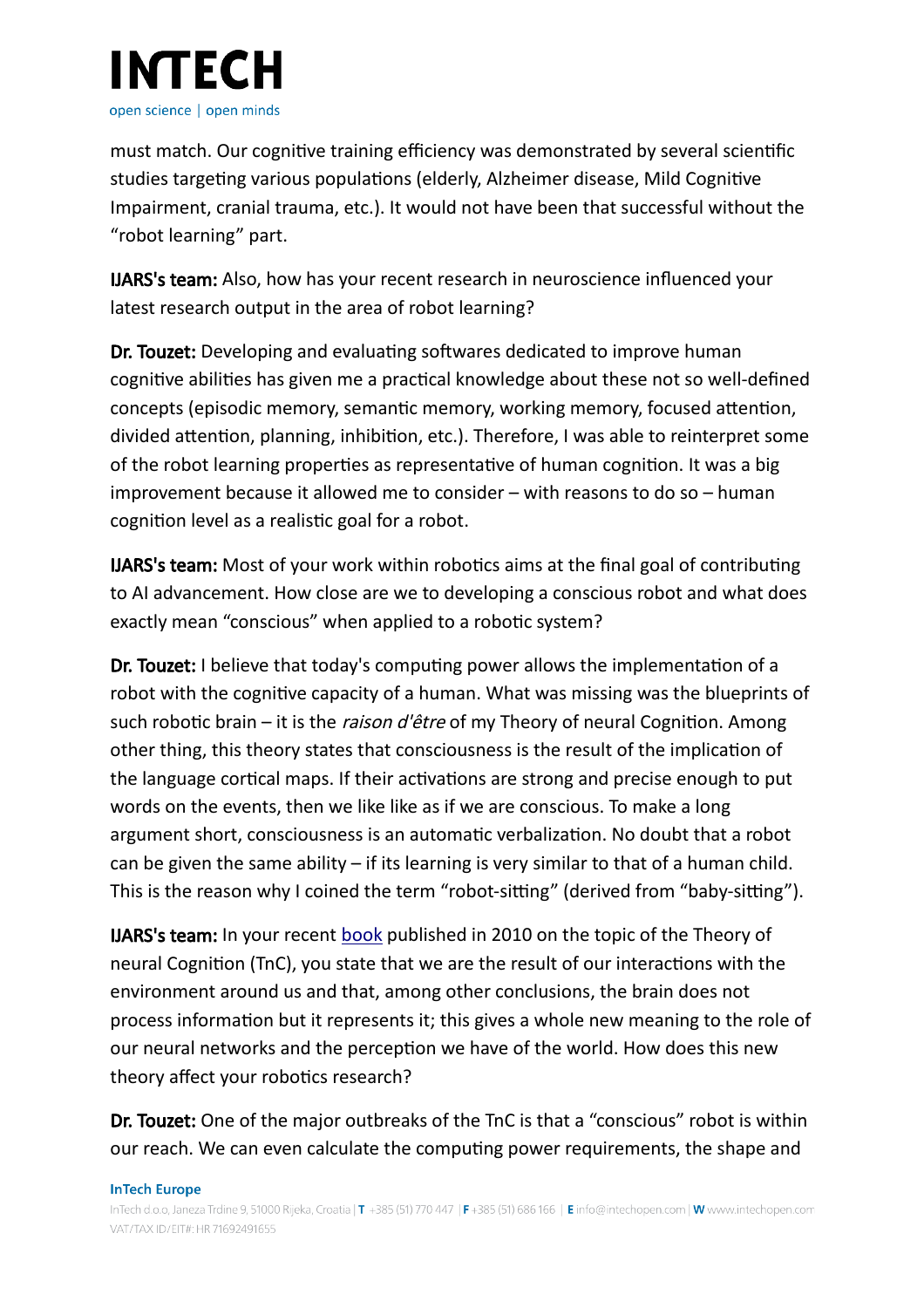

size requested by such robot, its sensors and effectors equipment, and also have specifications relatively to its education (learning). I have done some speculations on that matter in the companion paper of this interview (cf. this journal).

IJARS's team: Robotics and the development and advancement of robotic systems are very much tied to financial support by both various industries and institutions with an interest in robotics; how much does that influence researchers in their research?

**Dr. Touzet:** Financial support is crucial, or  $-$  at least  $-$  it is believed to be so. In fact, when I compare the costs involved in neurosciences studies, and those in robotics, I can say that robotics is not a costly domain. In the recent past, EU decided to make a major research effort of 1.2 billion Euro (over 10 years) in a specific domain. Among many candidates, the two nominees for the final competition where the "Human Brain Project" and the "Robot Companion Project". To be the recipients of such amount of founding, one has to demonstrate that numerous industries and institutions support, and will benefit from the project. The interesting part of this EU Flagship project is that the management (including spending) is handed to the scientists responsible of the project. So, for about 10 years, the research will have a direct access to the necessary funding – instead of having to lobby various administrative and political levels. The Robot Companion Project did not make it, but the Human Brain Project is broadening its objectives which now include robotic testbeds – not yet a fusion of both projects, but who knows!

IJARS's team: How do you envision a society where robots with advanced AI are part of our every day life? What is the ultimate scope of AI in point of view?

Dr. Touzet: A cognitive/conscious/intelligent robot could be beneficial in many areas. In my opinion, the title of the "Robot Companion" Project was well chosen. These robots will have a human-like cognition, we will have to consider them as persons. However, the main difference will be that you can copy/paste a robot brain...

I don't think that this is the ultimate goal of AI. The ultimate goal is  $-$  in my opinion  $$ to build a "super" intelligence (which is not the case of the human-like cognitive robot). Having build an intelligent robot, we will certainly have ideas about how to improve on that intelligence. I am not sure that we will be able to understand it. I presume that it will be an "alien intelligence", not very different from any deep space encounters that the astrophysicists are looking for.

**InTech Europe**